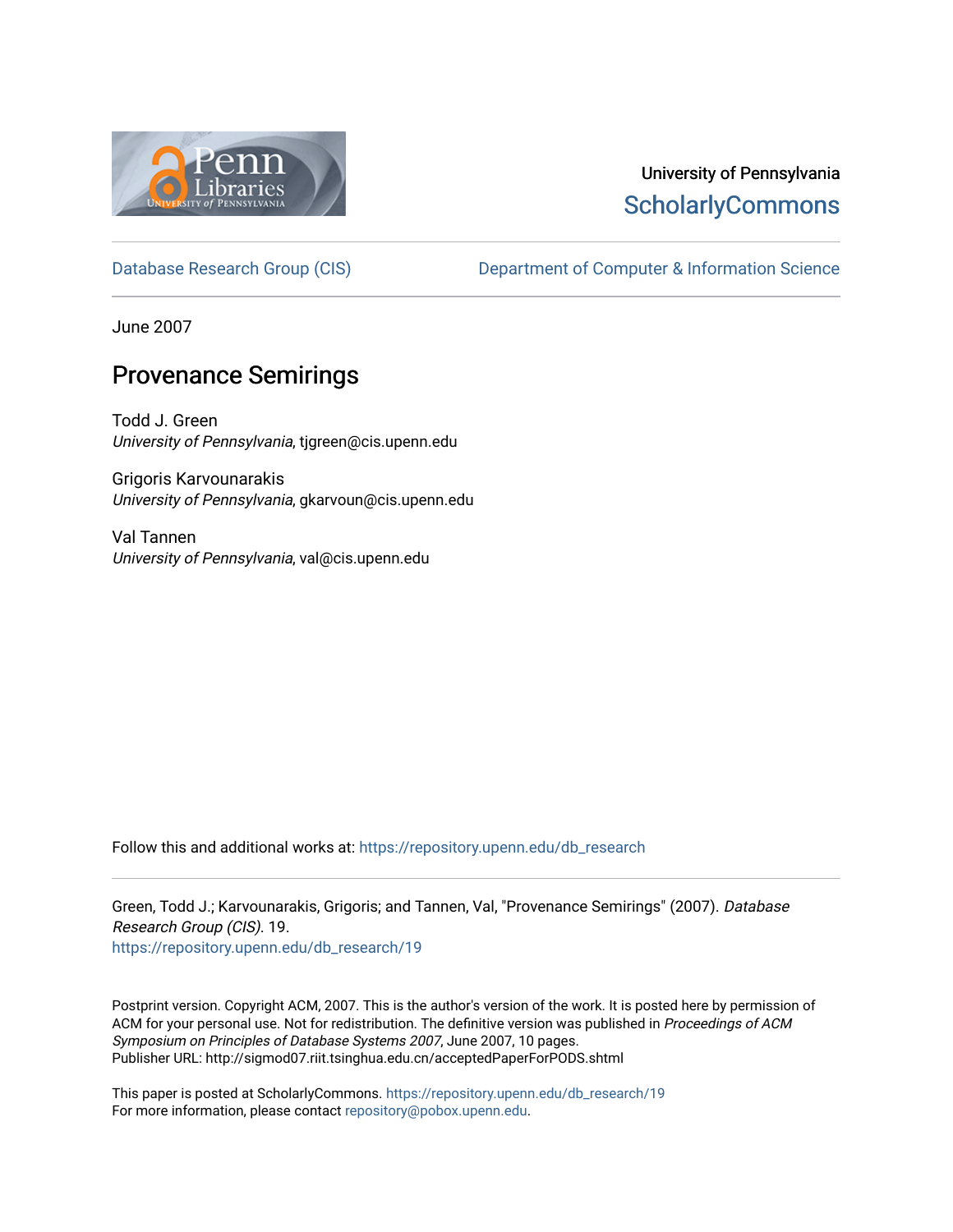## Provenance Semirings

## **Abstract**

We show that relational algebra calculations for incomplete databases, probabilistic databases, bag semantics and why provenance are particular cases of the same general algorithms involving semirings. This further suggests a comprehensive provenance representation that uses semirings of polynomials. We extend these considerations to datalog and semirings of formal power series. We give algorithms for datalog provenance calculation as well as datalog evaluation for incomplete and probabilistic databases. Finally, we show that for some semirings containment of conjunctive queries is the same as for standard set semantics.

## Keywords

Data provenance, data lineage, incomplete databases, probabilistic databases, semirings, datalog, formal power series

## **Comments**

Postprint version. Copyright ACM, 2007. This is the author's version of the work. It is posted here by permission of ACM for your personal use. Not for redistribution. The definitive version was published in Proceedings of ACM Symposium on Principles of Database Systems 2007, June 2007, 10 pages. Publisher URL: http://sigmod07.riit.tsinghua.edu.cn/acceptedPaperForPODS.shtml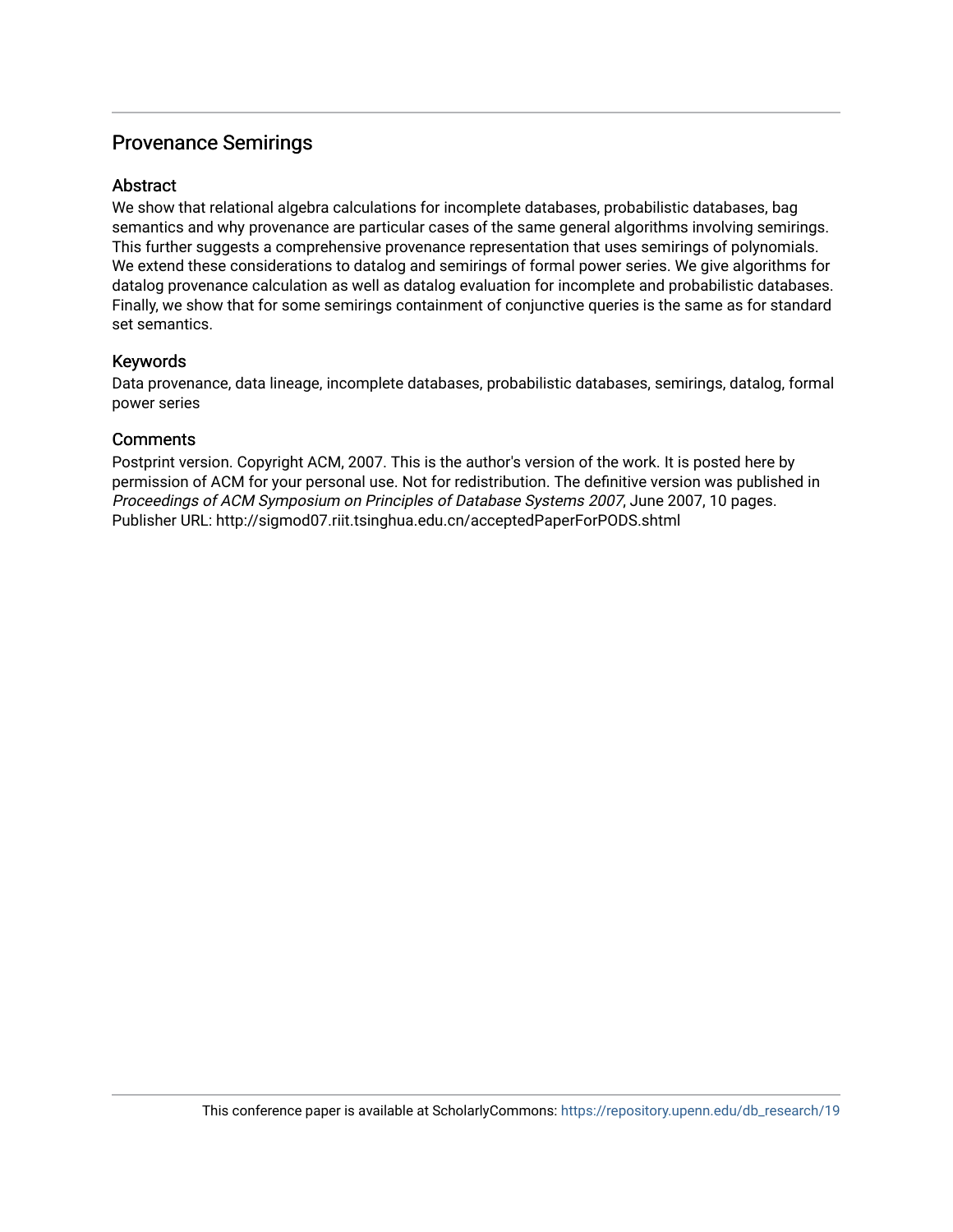# **Provenance Semirings**

Todd J. Green tjgreen@cis.upenn.edu

Grigoris Karvounarakis gkarvoun@cis.upenn.edu

Val Tannen val@cis.upenn.edu

Department of Computer and Information Science University of Pennsylvania Philadelphia, PA 19104, USA

## ABSTRACT

We show that relational algebra calculations for incomplete databases, probabilistic databases, bag semantics and whyprovenance are particular cases of the same general algorithms involving semirings. This further suggests a comprehensive provenance representation that uses semirings of polynomials. We extend these considerations to datalog and semirings of formal power series. We give algorithms for datalog provenance calculation as well as datalog evaluation for incomplete and probabilistic databases. Finally, we show that for some semirings containment of conjunctive queries is the same as for standard set semantics.

#### Categories and Subject Descriptors

H.2.1 [Database Management]: Data Models

#### General Terms

Theory, Algorithms

#### Keywords

Data provenance, data lineage, incomplete databases, probabilistic databases, semirings, datalog, formal power series

### 1. INTRODUCTION

Several forms of annotated relations have appeared in various contexts in the literature. Query answering in these settings involves generalizing the relational algebra  $(\mathcal{R}A)$  to perform corresponding operations on the annotations.

The seminal paper in incomplete databases [19] generalized RA to c-tables, where relations are annotated with Boolean formulas. In probabilistic databases, [17] and [33] generalized RA to event tables, also a form of annotated relations. In data warehousing, [12] and [13] compute lineages for tuples in the output of queries, in effect generalizing RA to computations on relations annotated with sets of contributing tuples. Finally, RA on bag semantics can be viewed as a generalization to annotated relations, where a tuple's annotation is a number representing its multiplicity.

Copyright 2007 ACM 978-1-59593-685-1/07/0006 ...\$5.00.

We observe that in all four cases, the calculations with annotations are strikingly similar. This suggests looking for an algebraic structure on annotations that captures the above as particular cases. We propose using commutative semirings for this purpose. In fact, we can show that the laws of commutative semirings are forced by certain expected identities in RA. Having identified commutative semirings as the right algebraic structure, we argue that a symbolic representation of semiring calculations is just what is needed to record, document, and track RA querying from input to output for applications which require rich provenance information. It is a standard philosophy in algebra that such symbolic representations form the most general such structure. In the case of commutative semirings, just as for rings, the symbolic representation is that of polynomials. We therefore propose to use polynomials to capture provenance. Next we look to extend our approach to recursive datalog queries. To achieve this we combine semirings with fixed point theory. The contributions of the paper are as follows:

- $\bullet$  We introduce  $K$ -relations, in which tuples are annotated (tagged) with elements from  $K$ . We define a gen-
- eralized positive algebra on K-relations and argue that K must be a commutative semiring (Section 3). • For **provenance semirings** we propose polynomials
- with integer coefficients, and we show that positive algebra semantics for any commutative semirings factors through the provenance semantics (Section 4).
- We extend these results to **datalog** queries by considering semirings with fixed points (Section 5).
- For the (possibly infinite) provenance in datalog query answers we propose semirings of formal power series that are shown to be generated by finite algebraic systems of fixed point equations (Section 6).
- We give algorithms for deciding the finiteness of these formal power series, for computing them when finite, and for computing the coefficient of an arbitrary monomial otherwise (Section 7).
- We show how to specialize our algorithms for computing full datalog answers when  $K$  is a finite distributive lattice, in particular for incomplete and probabilistic databases (Section 8).
- We consider query containment wrt K-relation semantics and we show that for unions of conjunctive queries and when  $K$  is a distributive lattice, query

Permission to make digital or hard copies of all or part of this work for personal or classroom use is granted without fee provided that copies are not made or distributed for profit or commercial advantage and that copies bear this notice and the full citation on the first page. To copy otherwise, to republish, to post on servers or to redistribute to lists, requires prior specific permission and/or a fee.

*PODS'07,* June 11–14, 2007, Beijing, China.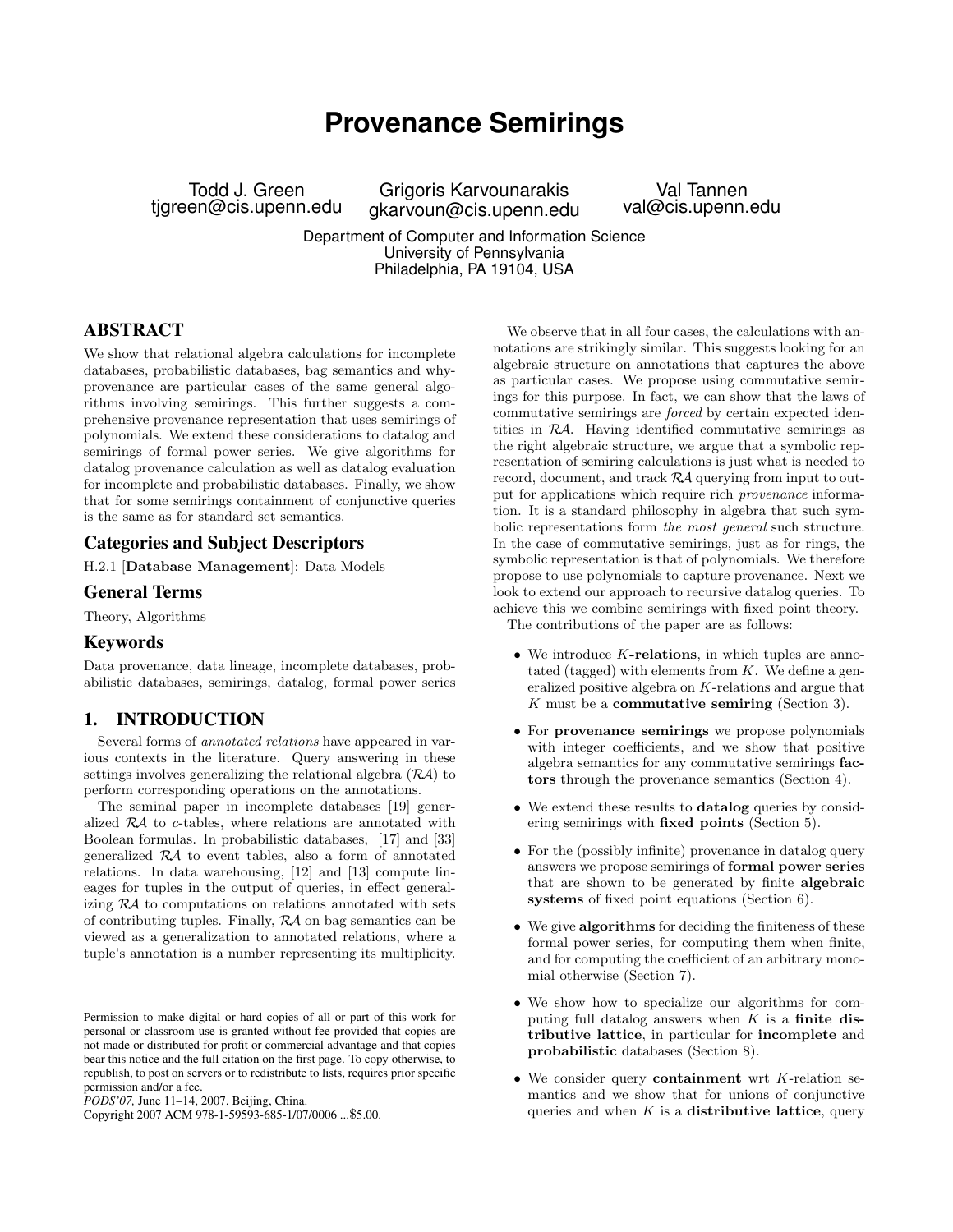

Figure 1: A maybe-table and a query result

containment is the same as that given by standard set semantics. (Section 9).

#### 2. QUERIES ON ANNOTATED RELATIONS

We motivate our study by considering three important examples of query answering on annotated relations and highlight the similarities between them.

The first example comes from the study of incomplete databases, where a simple representation system is the *maybe*table [30, 18], in which optional tuples are annotated with a '?', as in the example of Figure 1(a). Such a table represents a set of possible worlds, and the answer to a query over such a table is the set of instances obtained by evaluating the query over each possible world. Thus, given a query like

$$
q(R) \stackrel{\text{def}}{=} \pi_{\text{AC}}(\pi_{\text{AB}}R \bowtie \pi_{\text{BC}}R \cup \pi_{\text{AC}}R \bowtie \pi_{\text{BC}}R)
$$

the query result is the set of possible worlds shown in Figure 1(c). Unfortunately, this set of possible worlds cannot itself be represented by a maybe-table, intuitively because whenever the tuples  $(a, e)$  and  $(d, c)$  appear, then so do  $(a, c)$ and  $(d, e)$ , and maybe-tables cannot represent such a dependency.

To overcome such limitations, Imielinski and Lipski [19] introduced c-tables, where tuples are annotated with Boolean formulas called conditions. A maybe-table is a simple kind of c-table, where the annotations are distinct Boolean variables, as shown in Figure 1(b). In contrast to weaker representation systems, c-tables are expressive enough to be closed under RA queries, and the main result of [19] is an algorithm for answering RA queries on c-tables, producing another c-table as a result. On our example, this algorithm produces the c-table shown in Figure  $2(a)$ , which can be simplified to the  $c$ -table shown in Figure 2(b); this  $c$ -table represents exactly the set of possible worlds shown in Figure  $1(c)$ .

Another kind of table with annotations is a multiset or bag. In this case, the annotations are natural numbers which represent the multiplicity of the tuple in the multiset. (A tuple not listed in the table has multiplicity 0.) Query answering on such tables involves calculating not just the tuples in the output, but also their multiplicities.

For example, consider the multiset shown in Figure 3(a). Then  $q(R)$ , where q is the same query from before, is the multiset shown in Figure 3(b). Note that for projection and union we add multiplicities while for join we multiply them. There is a striking similarity between the arithmetic calcula-

| A C    |                                                                | A C        |                  |
|--------|----------------------------------------------------------------|------------|------------------|
| a c    | $(b_1 \wedge b_1) \vee (b_1 \wedge b_1)$                       | a c        | $b_1$            |
| a e    | $b_1 \wedge b_2$                                               | a e        | $b_1 \wedge b_2$ |
| $d\ c$ | $b_1 \wedge b_2$                                               | d c        | $b_1 \wedge b_2$ |
| d e    | $(b_2 \wedge b_2) \vee (b_2 \wedge b_2) \vee (b_2 \wedge b_3)$ | d e        | b2               |
| f e    | $(b_3 \wedge b_3) \vee (b_3 \wedge b_3) \vee (b_2 \wedge b_3)$ | $\epsilon$ | $b_3$            |
|        | (a)                                                            |            | (b)              |

Figure 2: Result of Imielinski-Lipski computation

|               |    | A C        |                                          |
|---------------|----|------------|------------------------------------------|
| A B C         |    | a c        | $2 \cdot 2 + 2 \cdot 2 = 8$              |
| a, b, c       | 2  | a e        | $2 \cdot 5 = 10$                         |
| $d \, b \, e$ | 5. | d.c.       | $12 \cdot 5 = 10$                        |
| f $g e$       |    | $d$ e      | $5 \cdot 5 + 5 \cdot 5 + 5 \cdot 1 = 55$ |
|               |    | $\epsilon$ | $1 \cdot 1 + 1 \cdot 1 + 5 \cdot 1 = 7$  |
| (a)           |    |            | (b)                                      |
|               |    |            |                                          |

Figure 3: Bag semantics example

tions we do here for multisets, and the Boolean calculations for the c-table.

A third example comes from the study of probabilistic databases, where tuples are associated with values from [0, 1] which represent the probability that the tuple is present in the database. Answering queries over probabilistic tables requires computing the correct probabilities for tuples in the output. To do this, Fuhr and Röllecke [17] and Zimányi [33] introduced event tables, where tuples are annotated with probabilistic events, and they gave a query answering algorithm for computing the events associated with tuples in the query output.<sup>1</sup>

Figure 4(a) shows an example of an event table with associated event probabilities (e.g., x represents the event that  $(a, b, c)$  appears in the instance, and x, y, z are assumed independent). Considering again the same query  $q$  as above, the Fuhr-Rölleke-Zimányi query answering algorithm produces the event table shown in Figure 4(b). Note again the similarity between this table and the example earlier with ctables. The probabilities of tuples in the output of the query can be computed from this table using the independence of x and y.

#### 3. POSITIVE RELATIONAL ALGEBRA

In this section we attempt to unify the examples above by considering generalized relations in which the tuples are annotated *(tagged)* with information of various kinds. Then, we will define a generalization of the positive relational algebra  $(RA^+)$  to such tagged-tuple relations. The examples in Section 2 will turn out to be particular cases.

We use here the named perspective [1] of the relational model in which tuples are functions  $t: U \to \mathbb{D}$  with U a finite set of attributes and D a domain of values. We fix

 $1$ The Fuhr-Röllecke-Zimányi algorithm is a general-purpose intensional algorithm. Dalvi and Suciu [14] give a sound and complete algorithm which returns a *safe query plan*, if one exists, which may be used to answer the query correctly via a more efficient extensional algorithm. Their results do not apply to our example query.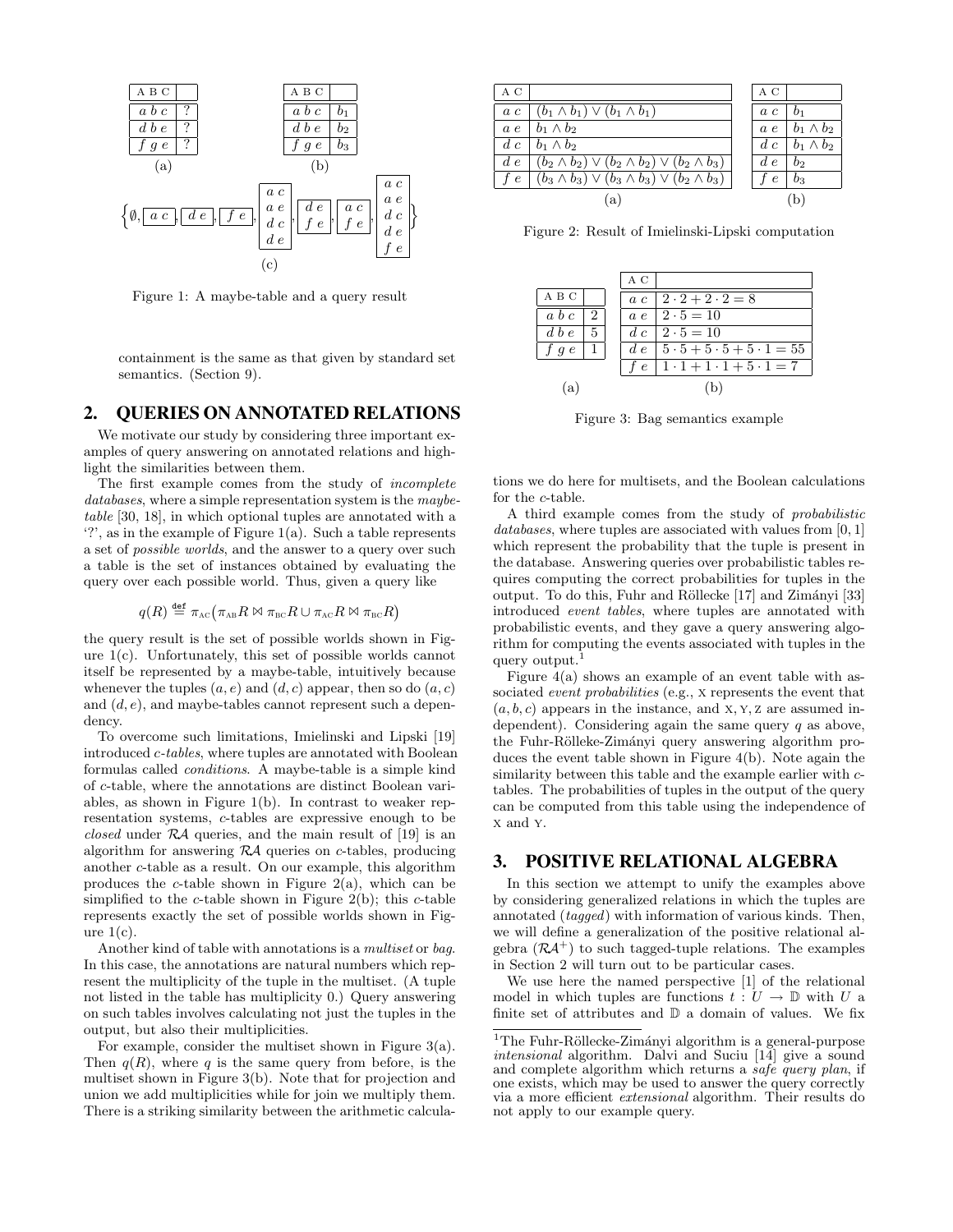|           |   |             |              |  | АC         |                           |
|-----------|---|-------------|--------------|--|------------|---------------------------|
| A B C     |   |             | $E \perp Pr$ |  | a c        | $\boldsymbol{\mathrm{X}}$ |
| $a\;b\;c$ | X | $\mathbf X$ | 0.6          |  | a e        | $\mid X \cap Y$           |
| $d\;b\;e$ |   | $\mathbf Y$ | 0.5          |  | $d\ c$     | $\mid X \cap Y$           |
| $f\,g\,e$ | Ζ | Ζ           | $0.1\,$      |  | d e        | Y                         |
|           |   |             |              |  | $\epsilon$ | Z                         |
| (a)       |   |             |              |  | b          |                           |

Figure 4: Probabilistic example

the domain D for the time being and we denote the set of all such U-tuples by U-Tup. (Usual) relations over  $U$  are subsets of  $U$ -Tup.

A notationally convenient way of working with taggedtuple relations is to model tagging by a function on all possible tuples, with those tuples not considered to be "in" the relation tagged with a special value. For example, the usual set-theoretic relations correspond to functions that map U-Tup to  $\mathbb{B} = \{$ true, false} with the tuples in the relation tagged by true and those not in the relation tagged by false.

DEFINITION 3.1. Let K be a set containing a distinguished element 0. A K-relation over a finite set of attributes U is a function  $R: U$ -Tup  $\rightarrow K$  such that its support defined by supp $(R) \stackrel{\text{def}}{=} \{t \mid R(t) \neq 0\}$  is finite.

In generalizing  $RA^+$  we will need to assume more structure on the set of tags. To deal with selection we assume that the set K contains two distinct values  $0 \neq 1$  which denote "out of" and "in" the relation, respectively. To deal with union and projection and therefore to combine different tags of the same tuple into one tag we assume that  $K$ is equipped with a binary operation  $4$ . To deal with natural join (hence intersection and selection) and therefore to combine the tags of joinable tuples we assume that  $K$  is equipped with another binary operation ".".

DEFINITION 3.2. Let  $(K, +, \cdot, 0, 1)$  be an algebraic structure with two binary operations and two distinguished elements. The operations of the **positive algebra** are defined as follows:

- empty relation For any set of attributes U, there is  $\emptyset$ : U-Tup  $\rightarrow K$  such that  $\emptyset(t) = 0$ .
- union If  $R_1, R_2 : U$ -Tup  $\rightarrow K$  then  $R_1 \cup R_2 : U$ -Tup  $\rightarrow K$ is defined by

$$
(R_1 \cup R_2)(t) \stackrel{\text{def}}{=} R_1(t) + R_2(t)
$$

**projection** If  $R : U$ -Tup  $\rightarrow K$  and  $V \subseteq U$  then  $\pi_V R$ : V-Tup  $\rightarrow K$  is defined by

$$
(\pi_V R)(t) \stackrel{\text{def}}{=} \sum_{t=t' \text{ on } V \text{ and } R(t') \neq 0} R(t')
$$

(here  $t = t'$  on V means  $t'$  is a U-tuple whose restriction to V is the same as the V -tuple t; note also that the sum is finite since R has finite support)

selection If  $R : U$ -Tup  $\rightarrow K$  and the selection predicate **P** maps each U-tuple to either 0 or 1 then  $\sigma_{\mathbf{P}}R$ : U-Tup  $\rightarrow K$  is defined by

$$
(\sigma_{\mathbf{P}}R)(t) \stackrel{\text{def}}{=} R(t) \cdot \mathbf{P}(t)
$$

Which  $\{0, 1\}$ -valued functions are used as selection predicates is left unspecified, except that we assume that false—the constantly 0 predicate, and true—the constantly 1 predicate, are always available.

natural join If  $R_i$ :  $U_i$ -Tup  $\rightarrow K$   $i = 1, 2$  then  $R_1 \bowtie R_2$  is the K-relation over  $U_1 \cup U_2$  defined by

$$
(R_1 \bowtie R_2)(t) \stackrel{\text{def}}{=} R_1(t_1) \cdot R_2(t_2)
$$

where  $t_1 = t$  on  $U_1$  and  $t_2 = t$  on  $U_2$  (recall that t is a  $U_1 \cup U_2$ -tuple).

**renaming** If  $R: U$ -Tup  $\to K$  and  $\beta: U \to U'$  is a bijection then  $\rho_{\beta}R$  is a K-relation over U' defined by

$$
(\rho_{\beta}R)(t) \stackrel{\text{def}}{=} R(t \circ \beta)
$$

PROPOSITION 3.3. The operations of  $\mathcal{R}A^+$  preserve the finiteness of supports therefore they map K-relations to Krelations. Hence, Definition 3.2 gives us an algebra on Krelations.

This definition generalizes the definitions of  $\mathcal{R}A^+$  for the motivating examples we saw. Indeed, for  $(\mathbb{B}, \vee, \wedge, \mathsf{false}, \mathsf{true})$ we obtain the usual  $\mathcal{R}A^+$  with set semantics. For  $(\mathbb{N}, +, \cdot, 0, 1)$ it is  $\mathcal{R}A^+$  with bag semantics.

For the Imielinski-Lipski algebra on c-tables we consider the set of Boolean expressions over some set  $B$  of variables which are *positive*, i.e., they involve only disjunction, conjunction, and constants for true and false. Then we identify those expressions that yield the same truth-value for all boolean assignments of the variables in  $B<sup>2</sup>$  Denoting by  $\mathsf{PosBool}(B)$  the result and applying Definition 3.2 to the structure ( $\mathsf{PosBool}(B)$ ,  $\vee$ ,  $\wedge$ , false, true) produces exactly the Imielinski-Lipski algebra. Finally, for  $(\mathcal{P}(\Omega), \cup, \cap, \emptyset, \Omega)$  we obtain the Fuhr-Rölleke-Zimányi  $R\mathcal{A}^+$  on event tables.

These four structures are examples of commutative semir*ings*, i.e., algebraic structures  $(K, +, \cdot, 0, 1)$  such that  $(K, +, 0)$ and  $(K, \cdot, 1)$  are commutative monoids,  $\cdot$  is distributive over + and  $\forall a, \ 0 \cdot a = a \cdot 0 = 0$ . Further evidence for requiring  $K$  to form such a semiring is given by

PROPOSITION 3.4. The following RA identities:

- union is associative, commutative and has identity ∅;
- join is associative, commutative and distributive over union;
- projections and selections commute with each other as well as with unions and joins (when applicable);
- $\sigma_{\text{false}}(R) = \emptyset$  and  $\sigma_{\text{true}}(R) = R$ .

hold for the positive algebra on K-relations if and only if  $(K, +, \cdot, 0, 1)$  is a commutative semiring.

Glaringly absent from the list of relational identities are the idempotence of union and of (self-)join. Indeed, these fail for the bag semantics, an important particular case of our general treatment.

Any function  $h: K \to K'$  can be used to transform K-relations to  $K'$ -relations simply by applying h to each

<sup>&</sup>lt;sup>2</sup> in order to permit simplifications; it turns out that this is the same as transforming using the axioms of distributive lattices [11]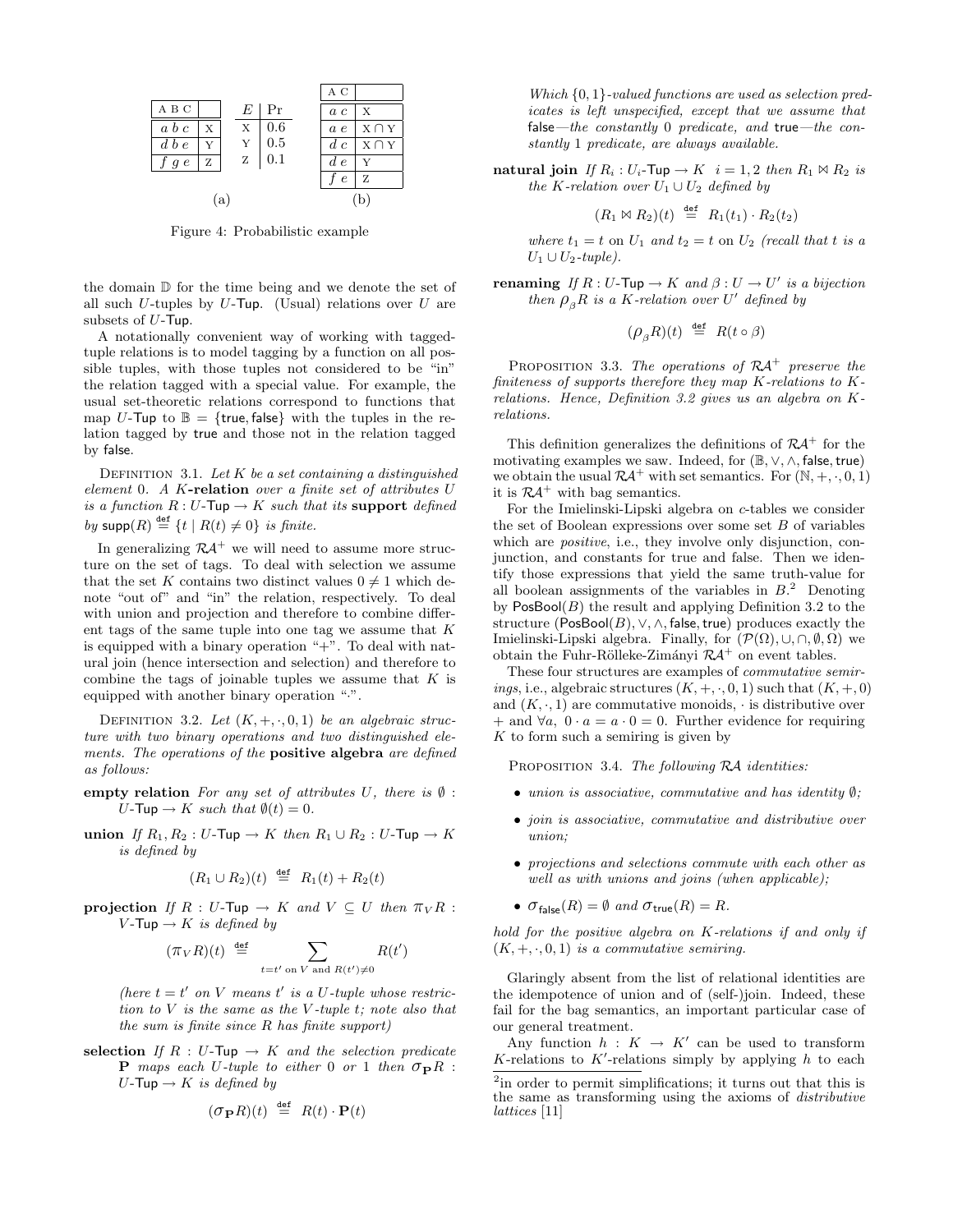|                               | ΑС                      | A C                            |  |
|-------------------------------|-------------------------|--------------------------------|--|
| A B C                         | a c                     | a c<br>zτ                      |  |
| $a\;b\;c$<br>$\boldsymbol{p}$ | a e<br>$\{p,r\}$        | a e<br>pr                      |  |
| $d\;b\;e$<br>$\boldsymbol{r}$ | $d\ c$                  | $d\ c$<br>pr                   |  |
| S<br>g e                      | $\{r, s\}$<br>d e       | $2r^2$<br>$+ rs$<br>d e        |  |
|                               | $\{r,s\}$<br>$\epsilon$ | $2s^2$<br>$+ rs$<br>$\epsilon$ |  |
| (a)                           | (b                      | (c                             |  |

Figure 5: Why-prov. and provenance polynomials

tag (note that the support may shrink but never increase). Abusing the notation a bit we denote the resulting transformation from K-relations to K'-relations also by  $h$ . The RA operations we have defined work nicely with semiring structures:

PROPOSITION 3.5. Let  $h: K \rightarrow K'$  and assume that  $K, K'$  are commutative semirings. The transformation given by h from K-relations to  $K'$ -relations commutes with any  $\mathcal{R}A^+$  query (for queries of one argument)  $q(h(R)) = h(q(R))$ if and only if h is a semiring homomorphism.

#### 4. POLYNOMIALS FOR PROVENANCE

Lineage/why-provenance was defined in [12, 13, 6] as a way of relating the tuples in a query output to the tuples in the query input that "contribute" to them. The whyprovenance of a tuple  $t$  in a query output is in fact the  $set$ of all contributing input tuples.

Computing the why-provenance for queries in  $\mathcal{R}A^+$  turns out to be exactly Definition 3.2 for the semiring  $(\mathcal{P}(X), \cup, \cup, \emptyset, \emptyset)$  where X consists of the ids of the tuples in the input instance. For example, we consider the same tuples as in relation  $R$  used in the examples of Section 2 but now we tag them with their own ids  $p,r,s$ , as shown in Figure 5(a). The resulting R can be seen as a  $\mathcal{P}(\{p,r,s\})$ relation by replacing p with  $\{p\}$ , etc. Applying the query q from Section 2 to  $R$  we obtain according to Definition 3.2 the  $P({p, r, s})$ -relation shown in Figure 5(b).

This example illustrates the limitations of why-provenance (also recognized in [8]). For example, in the query result in Figure 5(b)  $(f, e)$  and  $(d, e)$  have the same why-provenance, the input tuples with id  $r$  and  $s$ . However, the query can also calculate  $(f, e)$  from s alone and  $(d, e)$  from r alone. In a provenance application in which one of  $r$  or  $s$  is perhaps less trusted or less usable than the other the effect can be different on  $(f, e)$  than on  $(d, e)$  and this cannot be detected by why-provenance. It seems that we need to know not just which input tuples contribute but also how they contribute.<sup>3</sup>

On the other hand, by using the different operations of the semiring, Definition 3.2 appears to fully "document" how an output tuple is produced. To record the documentation as tuple tags we need to use a semiring of symbolic expressions. In the case of semirings, like in ring theory, these are the polynomials.

DEFINITION 4.1. Let  $X$  be the set of tuple ids of a (usual) database instance I. The positive algebra provenance semiring for  $I$  is the semiring of polynomials with variables

 $(a.k.a.~indeterminates)$  from X and coefficients from N, with the operations defined as usual<sup>4</sup>:  $(N[X], +, \cdot, 0, 1)$ .

Example of provenance computation. Start again from the relation  $R$  in Figure 5(a) in which tuples are tagged with their own id. R can be seen as an  $\mathbb{N}[p,r,s]$ -relation. Applying to  $R$  the query  $q$  from Section 2 and doing the calculations in the provenance semiring we obtain the  $\mathbb{N}[p,r,s]$ relation shown in Figure 5(c). The provenance of  $(f, e)$  is  $2s^2 + rs$  which can be "read" as follows:  $(f, e)$  is computed by  $q$  in three different ways; two of them use the input tuple s twice; the third uses input tuples  $r$  and  $s$ . We also see that the provenance of  $(d, e)$  is different and we see how it is different!  $\Box$ 

The following standard property of polynomials captures the intuition that  $N[X]$  is as "general" as any semiring:

PROPOSITION 4.2. Let  $K$  be a commutative semiring and X a set of variables. For any valuation  $v: X \to K$  there exists a unique homomorphism of semirings

$$
\mathsf{Eval}_v : \mathbb{N}[X] \to K
$$

such that for the one-variable monomials we have  $\textsf{Eval}_v(x) =$  $v(x)$ .

As the notation suggests,  $\textsf{Eval}_v(P)$  evaluates the polynomial  $P$  in  $K$  given a valuation for its variables. In calculations with the integer coefficients, na where  $n \in \mathbb{N}$  and  $a \in K$  is the sum in K of n copies of a. Note that N is embedded in K by mapping n to the sum of n copies of  $1<sub>K</sub>$ .

Using the Eval notation, for any  $P \in \mathbb{N}[x_1, \ldots, x_n]$  and any K the **polynomial function**  $f_P : K^n \to K$  is given by:

$$
f_P(a_1,\ldots,a_n) \stackrel{\text{def}}{=} \text{Eval}_v(P) \quad v(x_i) = a_i, i = 1..n
$$

Putting together Propositions 3.5 and 4.2 we obtain Theorem 4.3 below, a conceptually important fact that says, informally, that the semantics of  $\mathcal{R}A^+$  on K-relations for any semiring  $K$  factors through the semantics of the same in provenance semirings.

Indeed, let  $K$  be a commutative semiring, let  $R$  be a  $K$ relation, and let  $X$  be the set of tuple ids of the tuples in supp(R). There is an obvious valuation  $v: X \to K$  that associates to a tuple id the tag of that tuple in R.

We associate to  $R$  an "abstractly tagged" version, denoted  $\bar{R}$ , which is an  $X \cup \{0\}$ -relation.  $\bar{R}$  is such that supp( $\bar{R}$ ) =  $\textsf{supp}(R)$  and the tuples in  $\textsf{supp}(\bar{R})$  are tagged by their own tuple id. For example, in Figure 7(d) we show an abstractlytagged version of the relation in Figure 7(b). Note that as an  $X \cup \{0\}$ -relation,  $\overline{R}$  is a particular kind of N[X]-relation.

To simplify notation we state the theorem for queries of one argument (but the generalization is immediate):

THEOREM 4.3. For any  $\mathcal{R}A^+$  query q we have

$$
q(R) = \text{Eval}_v \circ q(\bar{R})
$$

To illustrate an instance of this theorem, consider the provenance polynomial  $2r^2 + rs$  of the tuple  $(d, e)$  in Figure 5(c). Evaluating it in  $\mathbb N$  for  $p = 2, r = 5, s = 1$  we get 55 which is indeed the multiplicity of  $(d, e)$  in Figure 3(a).

<sup>&</sup>lt;sup>3</sup>In contrast to why-provenance, the notion of provenance we propose could justifiably be called how-provenance.

<sup>4</sup>These are polynomials in commutative variables so their operations are the same as in middle-school algebra, except that subtraction is not allowed.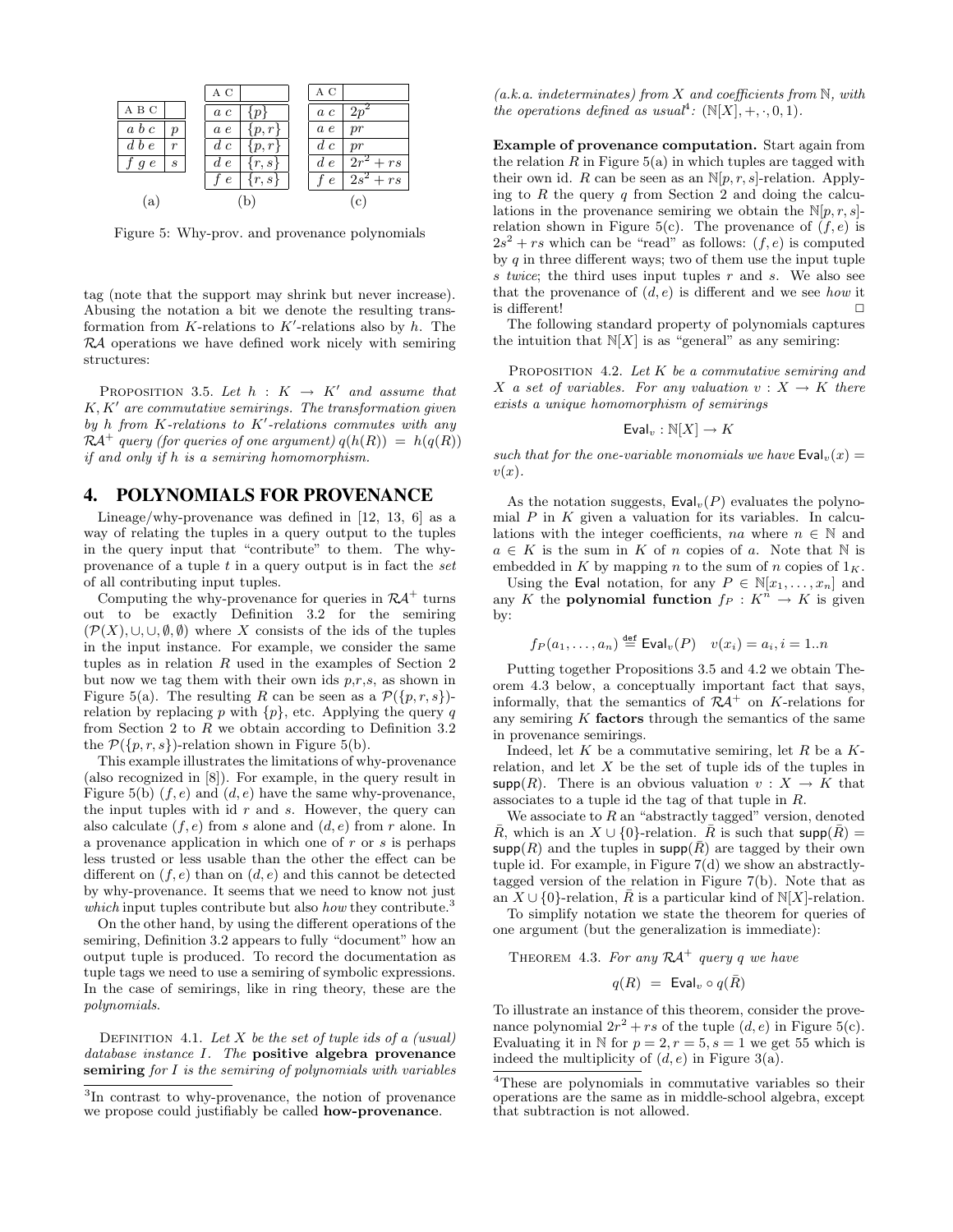

Figure 6: Datalog with bag semantics

#### 5. DATALOG ON K-RELATIONS

We now seek to give semantics on  $K$ -relations to datalog queries. It is more convenient to use the unnamed perspective here. We also consider only "pure" datalog rules in which all subgoals are relational atoms. First observe that for conjunctive queries over  $K$ -relations the semantics in Definition 3.2 simplifies to computing tags as sums of products, each product corresponding to a valuation of the query variables that makes the query body hold. For example, consider the conjunctive query and N-relation shown in Figure 6(a) and (b), respectively.

There are two valuations that produce the answer  $Q(a, b)$ :  ${x = a, y = a, z = b}$  yields the body  $R(a, a), R(a, b)$  while  ${x = a, y = b, z = b}$  yields the body  $R(a, b), R(b, b)$ . The sum of products of tags is  $2 \cdot 3 + 3 \cdot 4$  which is exactly what the equivalent  $\mathcal{R}A^+$  query yields according to Definition 3.2. If we think of this conjunctive query as a datalog program, the two valuations above correspond to the two derivation trees of the tuple  $Q(a, b)$ .

This suggests the following generalized semantics for datalog on K-relations: the tag of an answer tuple is the sum over all its derivation trees of the product of the tags of the leaves of each tree. Indeed, this generalizes the bag semantics of datalog considered in [26, 27] when the number of derivation trees is finite. In general, a tuple can have infinitely many derivation trees (an algorithm for detecting this appears in [28]) hence we need to work with semirings in which infinite sums are defined.

Closed semirings [31] have infinite sums but their "+" is idempotent which rules out the bag and provenance semantics. We will adopt the approach used in formal languages [22] and later show further connections with how semirings and formal power series are used for context-free languages. By assuming that  $\mathbb D$  is countable, it will suffice to define countable sums.

Let  $(K, +, \cdot, 0, 1)$  be a semiring and define  $a \leq b \stackrel{\text{def}}{\Leftrightarrow} \exists x \; a +$  $x = b$ . When  $\leq$  is a partial order we say that K is **naturally** ordered.  $\mathbb{B}, \mathbb{N}, \mathbb{N}[X]$  and the other semiring examples we gave so far are all naturally ordered.

We say that K is an  $\omega$ -complete semiring if it is naturally ordered and  $\leq$  is such that  $\omega$ -chains  $x_0 \leq x_1 \leq \cdots \leq x_n \leq$  $\cdots$  have least upper bounds. In such semirings we can define countable sums:

$$
\sum_{n \in \mathbb{N}} a_n \stackrel{\text{def}}{=} \sup_{m \in \mathbb{N}} \left( \sum_{i=0}^m a_i \right)
$$

Note that if  $\exists N \text{ s.t. } \forall n > N, a_n = 0 \text{ then } \sum_{n \in \mathbb{N}} a_n =$  $\sum_{i=0}^{N} a_i$ . All the semiring examples we gave so far are  $\omega$ complete with the exception of  $\mathbb N$  and  $\mathbb N[X]$ .

An  $\omega$ -continuous semiring is an  $\omega$ -complete semiring in which the operations  $+$  and  $\cdot$  are  $\omega$ -continuous in each argument. It follows that countable sums are associative and commutative, that · distributes over countable sums and that countable sums are monotone in each addend.

Examples of commutative  $\omega$ -continuous semirings:

- (B, ∨, ∧, false,true)
- $(\mathbb{N}^{\infty}, +, \cdot, 0, 1)$  where we add  $\infty$  to the natural numbers and define  $\infty + n = n + \infty = \infty$  and  $\infty \cdot n =$  $n \cdot \infty = \infty$  except for  $\infty \cdot 0 = 0 \cdot \infty = 0$ . We can think of  $\mathbb{N}^{\infty}$  as the  $\omega$ -continuous "completion" of  $\mathbb{N}$ .
- (PosBool(B),  $\vee$ ,  $\wedge$ , false, true) with B finite. This commutative semiring is in fact a distributive lattice [11] and the natural order is the lattice order. Since we identify those expressions that yield the same truthvalue for all boolean assignments for the variables, B finite makes  $PosBool(B)$  finite, hence  $\omega$ -continuous.
- $(\mathcal{P}(\Omega), \cup, \cap, \emptyset, \Omega)$ , used for event tables which is also an example of distributive lattice.
- $(N^{\infty}, \min, +, \infty, 0)$ , the tropical semiring [22]
- $([0, 1], \max, \min, 0, 1)$  is related to *fuzzy sets* [32] so we will call it the *fuzzy semiring*.

DEFINITION 5.1. Let  $(K, +, \cdot, 0, 1)$  be a commutative  $\omega$ -continuous semiring. To keep notation simple let q be a datalog query with one argument (it is easy to generalize to multiple arguments). For any K-relation R define

$$
q(R)(t) = \sum_{\tau \ yields \ t} \left( \prod_{t' \in leaves(\tau)} R(t') \right)
$$

where  $\tau$  ranges over all q-derivation trees for t and t' ranges over all the leaves of  $\tau$ .

The next result shows that Definition 5.1 does indeed give us a semantics for datalog queries on K-relations.

PROPOSITION 5.2. For any K-relation R,  $q(R)$  has finite support and is therefore a K-relation.

PROOF. (sketch) Let S be the set of tuples t s.t.  $R(t) \neq 0$ and let t' be a tuple s.t.  $q(R)(t') \neq 0$ . By Definition 5.1, this implies that there is a derivation tree for  $t$  (s.t. the tags of the tuples in its leaves are non-zero and correspond to this product) i.e.,  $t' \in q(S)$ . Since  $q(S)$  is finite,  $q(R)$  has finite support.  $\square$ 

As an example, consider the datalog program  $q$  with output predicate Q defined by the rules shown in Figure 7(c), applied on the N-relation R shown in Figure 7(a). Since any N-relation is also a  $\mathbb{N}^{\infty}$ -relation and  $\mathbb{N}^{\infty}$  is  $\omega$ -continuous we can answer this query<sup>5</sup> and we obtain the table shown in Figure 7(b).

A couple of sanity checks follow.

PROPOSITION 5.3. Let q be an  $\mathcal{R}A^+$  query in which the selection predicates only test for attribute equality and let q 0 be the (non-recursive) datalog query obtained by standard  $translation$  from  $q$ . Then  $q$  and  $q'$  produce the same answer when applied to the same instance of a database of K-relations.

<sup>&</sup>lt;sup>5</sup>This is transitive closure with bag semantics.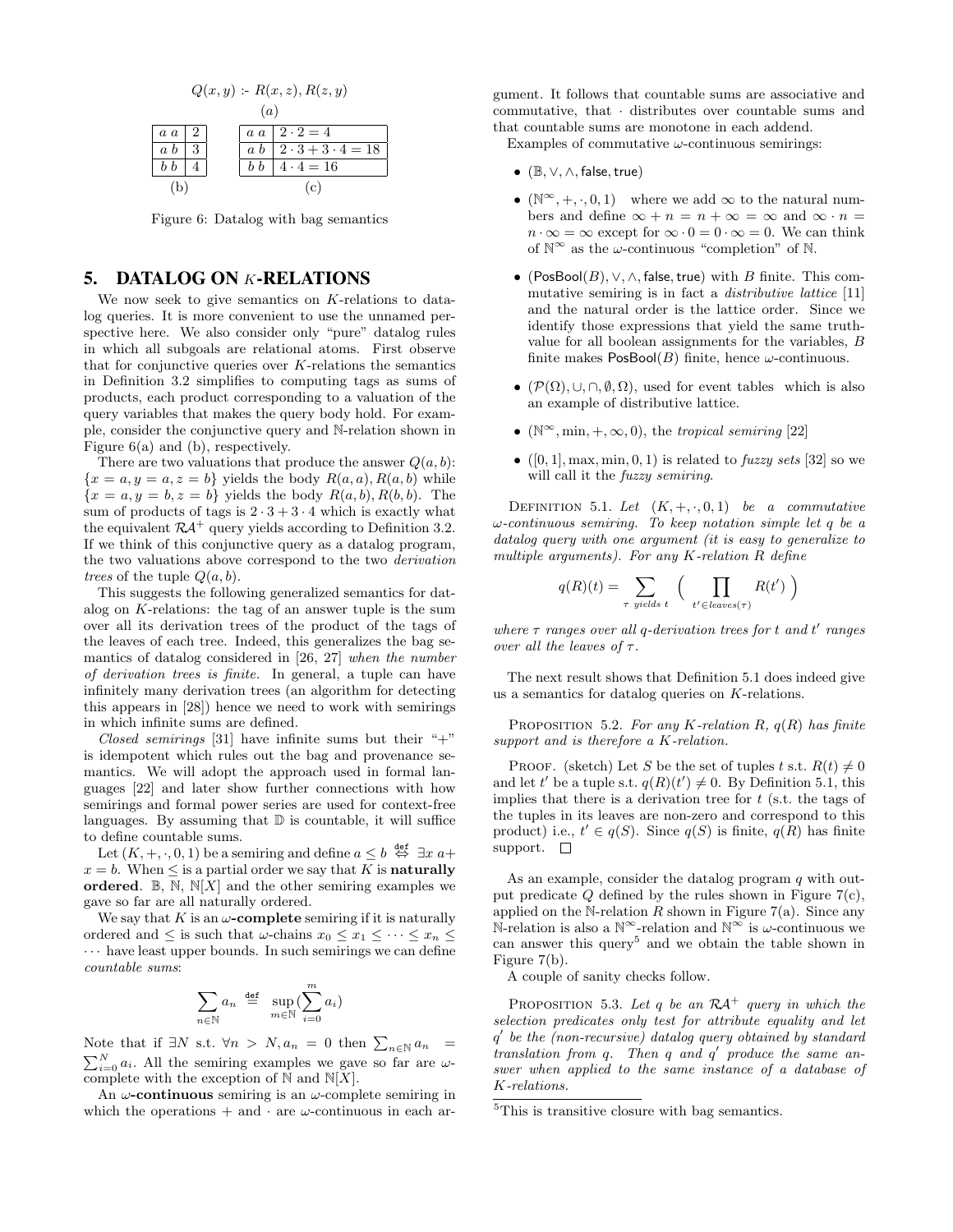

Figure 7: Datalog example

PROPOSITION 5.4. For any datalog query q and any  $\mathbb{B}$ relation R, supp $(q(R))$  is the same as the result of applying q to the standard relation  $\text{supp}(R)$ .

The definition of datalog semantics given above is not so useful computationally. However, we can think of it as the proof-theoretic definition, and as with standard datalog, it turns out that there is an equivalent fixpoint-theoretic definition that is much more workable.

Intuitively, this involves representing the possibly infinite sum of products above as a system of fixpoint equations that reflect all the ways that a tuple can be produced as a result of applying the *immediate consequence operator*  $T<sub>q</sub>$  (for a datalog query  $q$ ) on other tuples. Since such an immediate consequence can involve other tuples in idb relations, that may themselves have infinitely many derivations, we introduce a new variable for each tuple in the idb relation and use that variable to refer to that tuple when calculating its immediate consequences. Thus, for every tuple there is an equation between the variable for that tuple and a polynomial over all the variables.

To make this precise we consider polynomials with coefficients in an arbitrary commutative semiring  $K$ . If the set of variables is X we denote the set of polynomials by  $K[X]$ . We have already used  $N[X]$  for provenance but  $K[X]$  also forms a commutative semiring. We saw in Section 4 that because  $\mathbb N$  can be embedded in any semiring K the polynomials in  $N[X]$  define polynomial functions over K. Similarly, if  $X = \{x_1, \ldots, x_n\}$  then any polynomial  $P \in K[X]$  defines a polynomial function  $f_P : K^n \to K$ . Most importantly, if K is  $\omega$ -continuous then  $f_P$  is  $\omega$ -continuous in each argument.

DEFINITION 5.5. Let K be a commutative  $\omega$ -continuous semiring. An algebraic system over K with variables  $X =$  ${x_1, \ldots, x_n}$  consists of a list of polynomials  $P_1, \ldots, P_n \in$  $K[X]$  and is written

 $x_1 = P_1(x_1, \ldots, x_n)$ <br>  $x_n = P_n(x_1, \ldots, x_n)$ 

Together,  $f_{P_1}, \ldots, f_{P_n}$  define a function  $f_{\mathbf{P}} : K^n \to K^n$ .  $K^n$  has a component-wise commutative  $\omega$ -continuous semiring structure such that  $f_P$  is  $\omega$ -continuous. Hence, the least fixed point

$$
\text{lfp}(f_{\mathbf{P}}) = \sup_{m \in \mathbb{N}} f_{\mathbf{P}}^m(0, \dots, 0)
$$

exists, and we call it the solution of the algebraic system above.

As an example, consider the one-variable equation  $x =$  $a\mathbf{x} + b$  with  $a, b \in K$ . This is closely related to regular language theory and its solution is  $\mathbf{x} = a^*b$  where

$$
a^* \stackrel{\text{def}}{=} 1 + a + a^2 + a^3 + \cdots
$$

For example, in  $\mathbb{N}^{\infty}$  we have  $1^* = \infty$  while in PosBool(B) we have  $e^*$  = true for any  $e$ .

Consider a datalog program  $q$  and to simplify notation assume just one edb predicate  $R$  and one idb-and-output predicate Q. Given an edb K-relation of finite support R we can effectively construct an algebraic system over  $K$  as follows. Denote by  $Q$  also the K-relation that is the output of the program and let  $\overline{Q}$  be the abstractly-tagged (as in Theorem 4.3) version of  $Q$  where  $X$  is the set of ids of the tuples in supp(Q). Since  $\overline{Q}$  is a  $X \cup \{0\}$ -relation and R is a K-relation both can be seen also as  $K[X]$ -relations. The immediate consequence operator  $T<sub>a</sub>$  is in fact a union of conjunctive queries, hence Definition 3.2 shows how to calculate effectively  $T_a(R, \bar{Q})$  as a K[X]-relation of finite support. By equating the tags of  $\overline{Q}$  with those of  $T_q(R, \overline{Q})$  we obtain the promised algebraic system. We will denote this system as  $\overline{Q} = T_q(R, \overline{Q})$  (although it only involves the tags of these relations).

THEOREM 5.6. With the notation above, for any tuple  $t$ , the tag  $Q(t)$  given by Definition 5.1, when not 0, equals the component of the solution (Definition 5.5) of the algebraic system  $\overline{Q} = T_q(R, \overline{Q})$  corresponding to the id of t.

To illustrate with an example, consider again the datalog program in Figure 7(a) applied to the same N-relation,  $R$ shown in Figure 7(b). In Figure 7(e) we have the abstractlytagged version of the output relation,  $Q$  in which the tuples are tagged with their own ids. The corresponding algebraic system is the one obtained from Figure 7(f) by replacing  $m = 2, n = 3, p = 2, r = 1, s = 1.$  (Note that  $T_q(R, \bar{Q}) =$  $R \cup \bar{Q} \bowtie \bar{Q}$ .) Calculating its solution we get after two fixed point iterations  $\mathbf{x} = 8$ ,  $\mathbf{y} = 3$ ,  $\mathbf{z} = 2$ ,  $\mathbf{u} = 2$ ,  $\mathbf{v} = 2$ ,  $\mathbf{w} = 2$ . In further iterations  $x, y, z$  remain the same while  $u, v, w$  grow unboundedly (in Section 7 we show how unbounded growth can be detected). Hence the solution is the one shown in Figure  $7(c)$ .

Note that semiring homomorphisms are monotone with respect to the natural order. However, to work well with the datalog semantics more is needed.

PROPOSITION 5.7. Let  $K, K'$  be commutative  $\omega$ -continuous semirings and let  $h: K \to K'$  be an  $\omega$ -continuous semiring homomorphism. Then, the transformation given by h from K-relations to  $K'$ -relations commutes with any datalog query (for queries of one argument  $q(h(R)) = h(q(R))$ ).

## 6. FORMAL POWER SERIES FOR PROVENANCE

In Section 4 we showed how to use  $N[X]$ -relations to capture an expressive notion of provenance for the tuples in the output of an  $\mathcal{R}A^+$  query. However, polynomials will not suffice for the provenance of tuples in the output of datalog queries because the semiring  $N[X]$  does not define infinite sums. As with the transition from  $\mathbb N$  to  $\mathbb N^{\infty}$  we wish to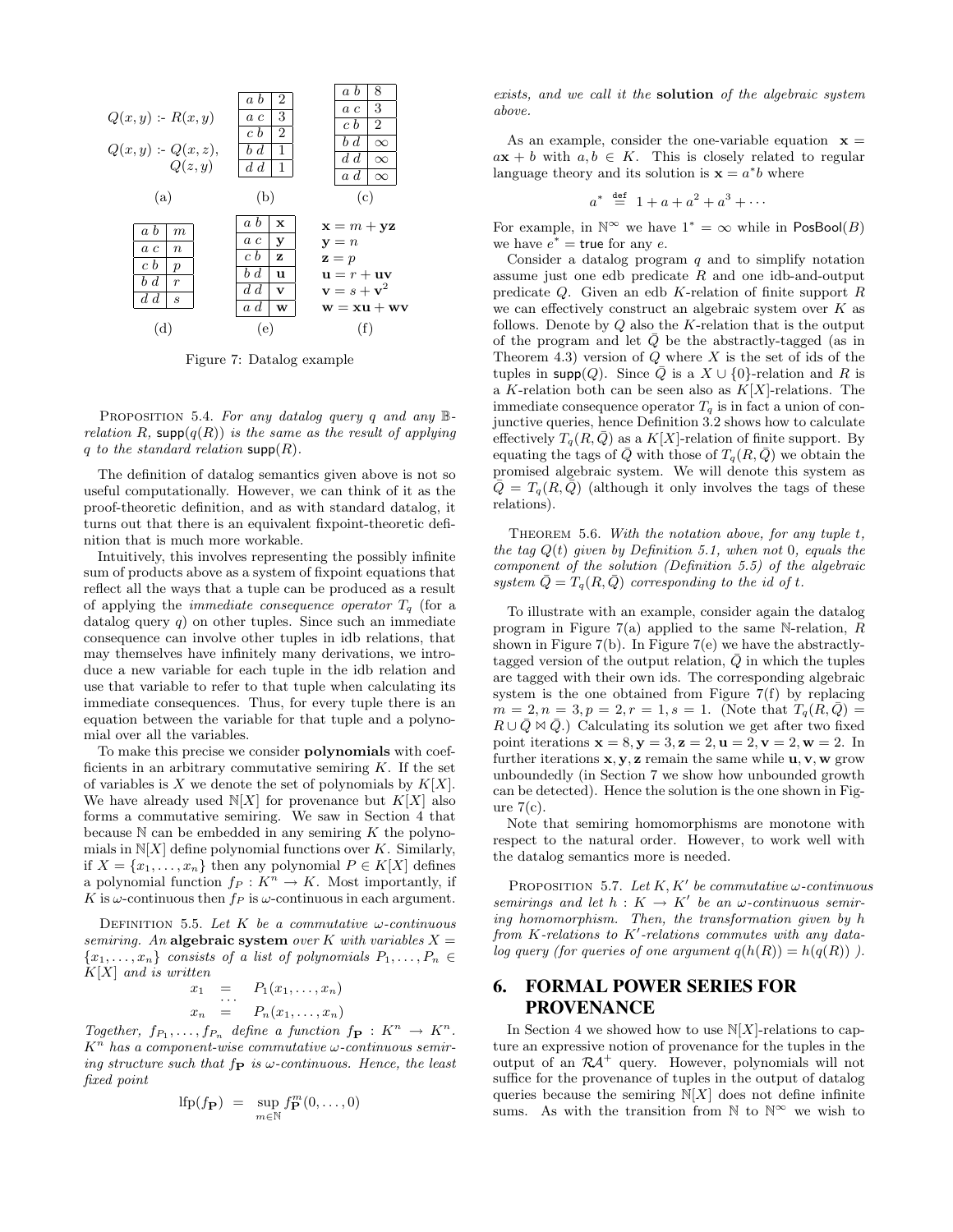"complete"  $N[X]$  to a commutative  $\omega$ -continuous semiring. This problem has been tackled in formal language theory and it led to the study of formal power series [22].

Note that when we try to apply naively Definition 5.1 to datalog queries on  $N[X]$ -relations we encounter two kinds of infinite summations. First, it is possible that we have to sum infinitely many *distinct* monomials. This leads directly to formal power series. Second, it is possible that we have to sum infinitely many copies of the same monomial. This means that we need coefficients from  $\mathbb{N}^{\infty}$ , not just  $\mathbb{N}$ .

Let X be a set of variables. Denote by  $X^{\oplus}$  the set of all possible monomials over X. For example, if  $X = \{x, y\}$  then  $X^{\oplus} = \{x^m y^n \mid m, n \geq 0\} = \{\epsilon, x, y, x^2, xy, y^2, x^3, x^2y, \ldots\}$ where  $\epsilon$  is the monomial in which both x and y have exponent 0.

Let  $K$  be a commutative semiring. A formal power series with variables from  $X$  and coefficients from  $K$  is a mapping that associates to each monomial in  $X^{\oplus}$  a coefficient in  $K$ . A formal power series  $S$  is traditionally written as a possibly infinite sum

$$
S\ =\ \sum_{\mu\in X^{\oplus}}S(\mu)\,\mu
$$

and we denote the set of formal power series by  $K[[X]]$ . As with  $K[X]$ , there is a commutative semiring structure on  $K[[X]]$  given by the usual way of adding and multiplying, for example

$$
(S_1 \cdot S_2)(\mu) = \sum_{\mu_1 \mu_2 = \mu} S_1(\mu_1) \cdot S_2(\mu_2)
$$

But the real reason we use formal power series is the fact that if K is  $\omega$ -continuous then K[[X]] is also  $\omega$ -continuous (see [22], for example).

DEFINITION 6.1. Let  $X$  be the set of tuple ids of a database instance  $I$ . The datalog provenance semiring for  $I$  is the commutative ω-continuous semiring of formal power series  $\mathbb{N}^{\infty}[[X]].$ 

Let us calculate, using the fixed point semantics, the provenances for the output of the datalog query in Figure 7(a). We now take as input the relation, call it  $\bar{R}$ , in Figure 7(d) which is the abstractly-tagged (tagged with tuple ids) version of the relation R in Figure 7(b). Note that we have two sets of variables here. The tuple ids of  $R$  form one set of variables and the provenance semiring in which we compute is  $\mathbb{N}^{\infty}[[m,n,p,r,s]]$ . At the same time, the ids of the tuples in  $\overline{Q}$  in Figure 7(e) are used as variables in the algebraic system, whose right-hand sides belong to

$$
\mathbb{N}^{\infty}[[m, n, p, r, s]][\mathbf{x}, \mathbf{y}, \mathbf{z}, \mathbf{u}, \mathbf{v}, \mathbf{w}]
$$

i.e., they are polynomials in the variables  $\{x, y, z, u, v, w\}$ , with coefficients in the semiring of formal power series  $\mathbb{N}^{\infty}[[m,n,p,r,s]]$ . The **v** component of the solution can be calculated separately:<sup>6</sup>

$$
\mathbf{v} = s + s^2 + 2s^3 + 5s^4 + 14s^5 + \cdots
$$

Also, one can see that  $\mathbf{x} = m + np$ ,  $\mathbf{u} = r\mathbf{v}^*$ ,  $\mathbf{w} = r(m +$  $(np)(v^*)^2$ . For example the coefficient of  $rnps^3$  in the provenance **w** of  $Q(a, d)$  is 5, which means this tuple can be obtained in 5 distinct ways using  $R(a, c), R(c, b)$  and  $R(b, d)$ once and  $R(d, d)$  three times.

Algebra provenance,  $N[X]$ , is embedded in datalog provenance,  $\mathbb{N}^{\infty}[X]$ , by regarding polynomials as formal power series in which all but finitely many coefficients are 0. Here is the corresponding sanity check:

PROPOSITION 6.2. Let q be an  $\mathcal{R}A^+$  query (of one argument, to simplify notation) in which the selection predicates only test for attribute equality, let  $q'$  be the (non-recursive) datalog query obtained by standard translation from q and let R be a  $N[X]$ -relation. Modulo the embedding of  $N[X]$  in  $\mathbb{N}^{\infty}[X]$  we have  $q'(R) = q(R)$ 

Formal power series can be evaluated in commutative  $\omega$ -continuous semirings:

PROPOSITION 6.3. Let K be a commutative  $\omega$ -continuous semiring and  $X$  a set of variables. For any valuation  $v$ :  $X \to K$  there exists a unique  $\omega$ -continuous homomorphism of semirings

$$
\mathsf{Eval}_v : \mathbb{N}^\infty[[X]] \to K
$$

such that for the one-variable monomials we have  $\textsf{Eval}_v(x) =$  $v(x)$ .

Therefore, just like polynomials, formal power series define series functions on any commutative  $\omega$ -continuous semiring. Finally, we have the analog of Theorem 4.3.

THEOREM 6.4. The semantics of datalog on K-relations for any commutative  $\omega$ -continuous semiring K factors through the semantics of the same in provenance semirings (of formal power series).

Although the coefficients in the provenance series may be  $\infty$ , we can characterize exactly when this happens<sup>7</sup>:

THEOREM 6.5. A datalog query q has provenance series in  $\mathbb{N}[[X]]$  for some tuple t if and only if the instantiation of q has no cycle of unit rules (rules whose body consists of a single idb) s.t. t is part of the cycle (i.e., appears on the head of one of those unit rules and the body of another) and t is in the result of q.

### 7. COMPUTING PROVENANCE SERIES

We show here that several natural questions that one can ask about the computability of formal power series in  $\mathbb{N}^{\infty}[[X]]$  can in fact be decided and all finitely representable information can in fact be computed.

Given a datalog program  $q$  and a relational instance  $I$ , consider the formal power series provenance of some tuple t in the output  $q(I)$ , i.e.,  $q(I)(t)$  where the datalog semantics is taken in  $\mathbb{N}^{\infty}[[X]]$  (X is the set of ids of the tuples in I). We show that it is decidable whether  $q(I)(t)$  is in fact a polynomial in  $N[X]$ . The algorithm All-Trees, shown in Figure 8 (inspired by [28]) decides this for all output tuples and computes the polynomial when the answer is affirmative.

For an output tuple  $t$  for which the answer given by algorithm All-Trees is negative, we can use Theorem 6.5 to decide whether  $q(I)(t)$  is in N[[X]]. The remaining question is whether  $q(I)(t)$  is in  $\mathbb{N}^{\infty}[X]$ , which we can decide by

<sup>&</sup>lt;sup>6</sup>[9] shows that the coefficient of  $s^{n+1}$  is  $\frac{2n!}{n!(n+1)!}$ .

 $7\text{In this theorem, the *instantiation* of a database query is the$ set of rules obtained by considering all satisfying valuations for the variables in rules of q.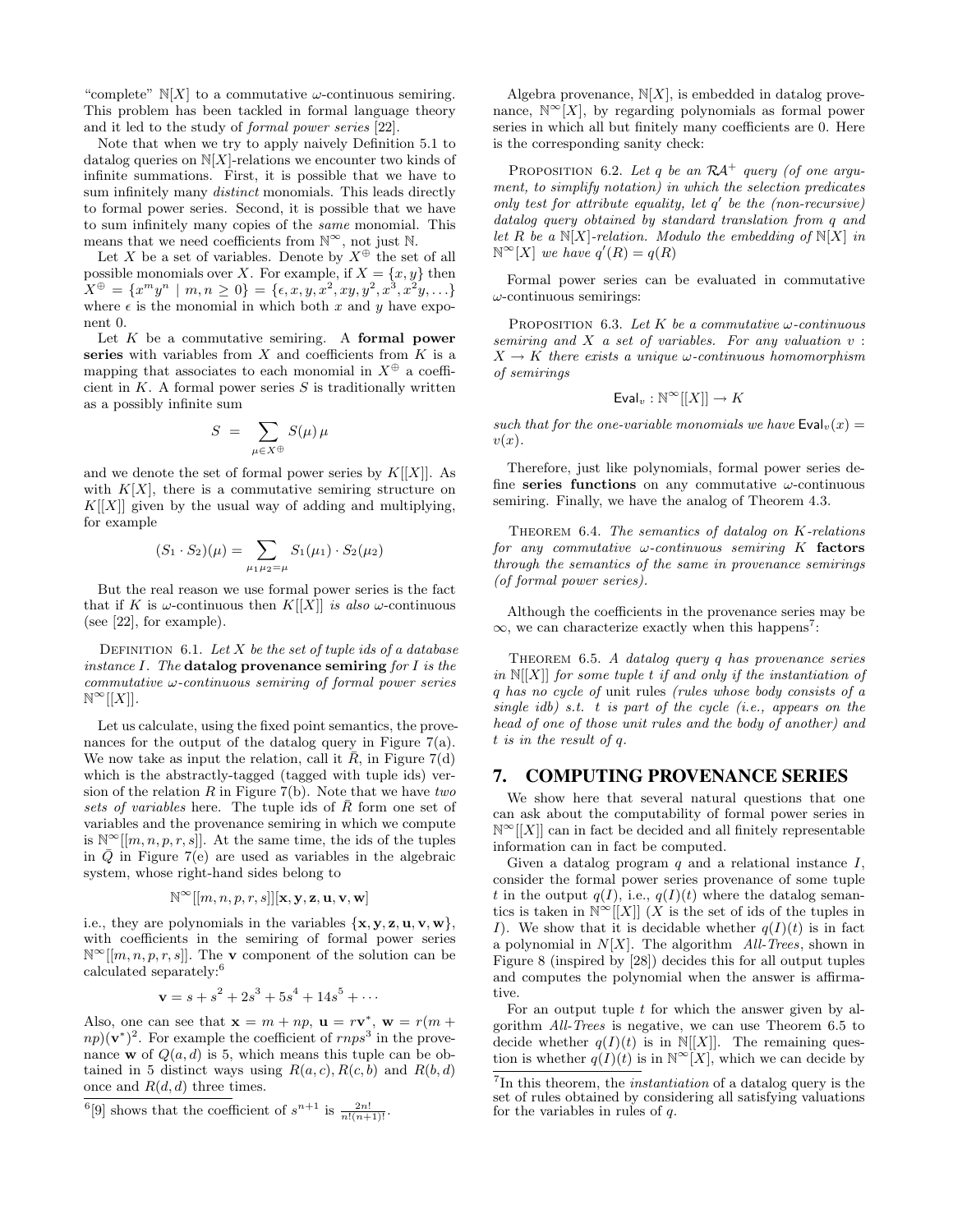Algorithm All-Trees **Input:** query  $q$ , instance I **Output:** the power series  $P(t)$  for every tuple  $t \in q(I)$ 1. Initialize  $\mathbf{T} \leftarrow \{t() : t \in I\}$ 2. Initialize  $T^{\infty} \leftarrow \emptyset$ 3. repeat 4.  $\mathbf{T}^{\nu} \leftarrow T_q^{\nu}(\mathbf{T}, T^{\infty})$ 5. for every tree  $\tau \in \mathbf{T}^{\nu}$ 6. do if any child of root( $\tau$ ) is in  $T^{\infty}$  or any proper descendant of root( $\tau$ ) to a node associated with the same tuple 7. then  $T^{\infty} \leftarrow T^{\infty} \cup \{\text{root}(\tau)\}\$ 8. else  $\mathbf{T} \leftarrow \mathbf{T} \cup \{\tau\}$ 9. until nothing added to either  $\hat{\mathbf{T}}$  or  $T^{\infty}$  in last iteration 10. for every  $t \in q(I)$ 11. do if  $t \in T^{\infty}$ 12. then  $P(t) \leftarrow \infty$ 13. else  $P(t) \leftarrow \sum$  $\substack{\tau \in \mathbf{T}:\ \tau \text{oot}(\tau) = t}$  $\left(\prod_{l \in \text{fringe}(\tau)} l\right)$ 14. return P



checking if there is any cycle in the instantiation of the query involving at least one non-unit rule, s.t.  $t$  is part of that cycle; otherwise,  $q(I)(t)$  is in  $\mathbb{N}^{\infty}[[X]]$ . In algorithm All-Trees shown in Figure 8:

- **T** is the set of derivation trees computed thus far;  $T^{\infty}$ is the set of tuples with infinitely many derivations; fringe( $\tau$ ) is the bag of labels of leaves of the tree  $\tau$ .
- $T_q^{\nu}(\mathbf{T}, T^{\infty}) = {\tau | \tau \notin \mathbf{T} \wedge \tau \in T_q(\mathbf{T}) \wedge \text{root}(\tau) \notin T^{\infty}},$ where  $T_q(\mathbf{T})$  is the set of trees produced by applying a rule on tuples in  $\{\text{root}(\tau) \mid \tau \in \mathbf{T}\} \cup T^{\infty}$ .

Algorithm All-Trees terminates because at every iteration only trees which are not there already are produced and moreover, for every tuple that has infinitely many derivations, as soon as it is identified and inserted in  $T^{\infty}$ , no more trees for it are produced. Note also that by Theorem 6.4 this algorithm will also give us, in particular, an algorithm for evaluating datalog queries on bag semantics, just like in [28].

If the answer of algorithm  $All- Trees$  for an output tuple  $t$ is negative, we can also use algorithm Monomial-Coefficient, shown in Figure 9, to compute the coefficient of a particular monomial  $\mu$  in  $q(I)(t)$ , even when that coefficient is  $\infty$ . In this algorithm:

- M is the set of tuples whose ids appear in  $\mu$ , a monomial represented as a bag of labels that appear in it;  $P^{\infty}$  is a set of pairs  $(t,\mu)$ , representing tuples t for which infinite derivation trees whose leaves are equal to the monomial  $\mu$  have been found.
- $T_q^i(\mathbf{T}, P^{\infty}, \mu) = {\tau | \tau \notin \mathbf{T} \land \tau \in T_q(\mathbf{T}) \land \text{fringe}(\tau) \leq \tau}$  $\mu \wedge (\text{root}(\tau), m) \notin P^{\infty}$ , where  $T_q(\mathbf{T})$  is the set of trees that can be produced by applying a rule on tuples in  $\{\text{root}(\tau) \mid \tau \in \mathbf{T}\} \cup \{t \mid (t, m) \in P^{\infty}\}\$ it, where the multiplicity of each is the corresponding exponent in the monomial.

If  $n$  is the length of the longest acyclic path of unit rules, then every  $n+1$  iterations the algorithm Monomial-Coefficient

Algorithm Monomial-Coefficient **Input:** query q, monomial  $\mu$ , tuple t

**Output:** C, the coefficient of  $\mu$  in the power series  $P(t)$ 

- 1. Initialize  $\mathbf{T} \leftarrow \{t() : t \in M\}$
- 2. Initialize  $P^{\infty} \leftarrow \emptyset$
- 3. repeat

4.  $\mathbf{T}^i \leftarrow T_q^i(\mathbf{T}, T^{\infty})$ 

- 5. **for** every tree  $\tau \in \mathbf{T}^i$
- 6. **do if** for any child tree  $\tau'$  of root $(\tau)$ ,  $(\text{root}(\tau'), \text{fringe}(\tau')) \in P^{\infty}$  or there is a chain from  $root(\tau)$  to a node associated with the same tuple
- 7. then  $P^{\infty} \leftarrow P^{\infty} \cup \{(\text{root}(\tau), \text{fringe}(\tau))\}$ 8. else  $\mathbf{T} \leftarrow \mathbf{T} \cup \{\tau\}$

9. until nothing added to either **T** or  $T^{\infty}$  in last iteration 10. if  $(t,\mu) \in P^{\infty}$ 

```
11. then C \leftarrow \infty
```
- 12. else for every  $\tau \in \mathbf{T}$  s.t.  $\text{root}(\tau) = t$  and fringe( $\tau$ ) =  $\mu$
- 13. do  $C \leftarrow C + 1$

14. return C

Figure 9: Algorithm Monomial-Coefficient

either has produced a tree  $\tau$  with larger fringe( $\tau$ ) than the ones that were combined to produce it, or it has identified a pair  $(t', \mu')$  whose derivation trees involve a cycle of unit rules. The algorithm then is guaranteed to terminate, because for all such tuples  $t'$  with infinitely many derivations, no trees for t' with fringe $(\tau) = \mu'$  are used in any subsequent derivations, and moreover, the set of trees  $\tau$  s.t.  $\tau$  does not involve nodes marked as infinite and fringe( $\tau$ )  $\leq \mu$  is finite.

## 8. INCOMPLETE / PROBABILISTIC DATABASES

Theorem 6.4 suggests using algorithm All-Trees for evaluating datalog queries in various semirings. We already noted in Section 7 that this will work fine for  $\mathbb{N}^{\infty}$ . How about PosBool(B),  $\mathcal{P}(\Omega)$ , and, as a sanity check,  $\mathbb{B}$ ? When algorithm  $All- Trees$  returns  $\infty$ , the evaluation on these semirings will return a normal value! We show that we can compute this value in the more general case when the semiring  $K$ is a finite distributive lattice. We do so with some simple modifications to algorithm All-Trees:

• Redefine  $T_q^{\nu}$  to take only **T** as a parameter, and return all  $\tau$  in  $T_q(\mathbf{T})$  such that for all  $\tau'$  in  $\mathbf{T}$ , if root $(\tau)$  = root( $\tau'$ ), then fringe( $\tau$ ) < fringe( $\tau'$ ).

Thus a derivation tree for a tuple is considered "new" only when its associated monomial is smaller than any yet seen for that tuple. This modified algorithm always returns a polynomial for each tuple. Evaluating these polynomials in K gives the K-relation output.

The sanity check that for  $K = \mathbb{B}$  the output tuples get the tag true is easy to check. For  $K = \text{PosBool}(B)$ , after also checking that for any valuation  $v : B \to \mathbb{B}$  we have  $v(q(R)) = q(v(R))$ , we get a **datalog on boolean** c-tables semantics. This is new for incomplete databases.

In probabilistic databases we restrict ourselves, as usual, to the case when the domain D is finite, hence the sample space  $\Omega$  of all possible instances is finite.  $K = \mathcal{P}(\Omega)$  is a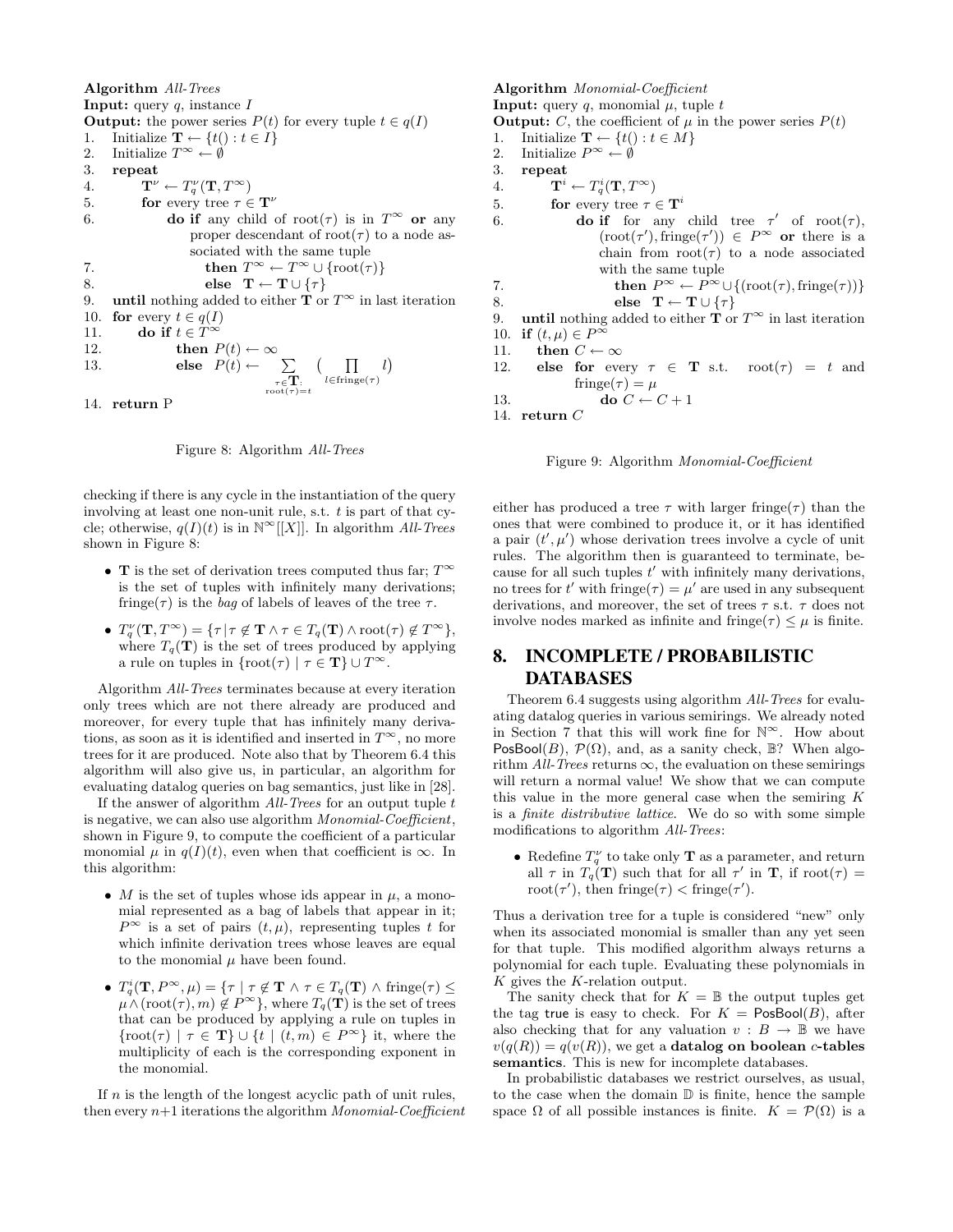finite distributive lattice so we get an effective semantics for datalog on event tables. After checking that the resulting event tagging a tuple t does in fact say that t is in  $q(R)$  for the random instance  $R$ , we conclude that our algorithm also generalizes that of [16].

#### 9. QUERY CONTAINMENT

Here we present some results about query containment w.r.t. the general semantics in K-relations.

DEFINITION 9.1. Let  $K$  be a naturally ordered commutative semiring and let  $q_1, q_2$  be two queries defined on Krelations. We define containment with respect to K-relations semantics by

$$
q_1 \sqsubseteq_K q_2 \overset{\text{def}}{\Leftrightarrow} \forall R \; \forall t \; q_1(R)(t) \leq q_2(R)(t)
$$

When K is  $\mathbb B$  and  $\mathbb N$  we get the usual notions of query containment with respect to set and bag semantics.

Some simple facts follow immediately. For example if  $h$ :  $K \to K'$  is a semiring homomorphism such that  $h(x) \leq$  $h(y) \Rightarrow x \leq y$  and  $q_1, q_2$  are  $\mathcal{R}A^+$  queries it follows from Prop. 3.5 that  $q_1 \subseteq_{K'} q_2 \Rightarrow q_1 \subseteq_K q_2$ . If instead h is a surjective homomorphism then  $q_1 \subseteq_K q_2 \Rightarrow q_1 \subseteq_{K'} q_2$ . Similarly when  $K, K'$  and h are also  $\omega$ -continuous and  $q_1, q_2$ are datalog queries (via Prop. 5.7).

The following result allows us to use the decidability of containment of unions of conjunctive queries [7, 29].

THEOREM 9.2. If  $K$  is a distributive lattice then for any  $q_1, q_2$  unions of conjunctive queries we have

$$
q_1 \sqsubseteq_K q_2 \quad \text{iff} \quad q_1 \sqsubseteq_{\mathbb{B}} q_2
$$

PROOF. (sketch) One direction follows because  $\mathbb B$  can be homomorphically embedded in K. For the other direction we use the existence of query body homomorphisms to establish mappings between monomials of provenance polynomials. Then we apply the factorization theorem (4.3) and the idempotence and absorption laws of  $K$ .  $\square$ 

Therefore, if  $K$  is a distributive lattice for (unions of) conjunctive queries containment with respect to K-relation semantics is decidable by the same procedure as for standard set semantics. PosBool(B),  $\mathcal{P}(\Omega)$  and the fuzzy semiring are all distributive lattices. A theorem similar to the one above is shown in [20] but the class of algebraic structures used there does not include  $\text{PosBool}(B)$  or  $\mathcal{P}(\Omega)$  (although it does include the fuzzy semiring).

#### 10. RELATED WORK

Lineage/why-provenance was introduced in [12, 13, 6], (the last paper uses a tree data model) but the relationship with [19] was not noticed. The papers on probabilistic databases [17, 33, 23] note the similarities with [19] but do not attempt a generalization.

Datalog with bag semantics in which derivation trees are counted was considered in several papers, among them [25, 26, 27]. The evaluation algorithms presented in these papers do not terminate if some output tuple has infinite multiplicity. Datalog on incomplete and on probabilistic databases is considered in [15, 24], again with non-terminating algorithms. Later [28] gave an algorithm for detecting infinite multiplicities in datalog with bag semantics and [16] gave a terminating algorithm for datalog on probabilistic databases.

Two recent papers on provenance, although independent of our work, have a closer relationship to our approach. Like us, [8] identifies the limitations of why-provenance and proposes route-provenance which is also related to derivation trees. The issue of infinite routes in recursive programs is avoided by considering only minimal ones. [3] proposes a notion of lineage of tuples for a type of incomplete databases but does not consider recursive queries. It turns out that we can also describe the lineage in [3] by means of a special commutative semiring so our approach is more general. More significantly, we have provided evidence for the statement "the algorithm in [19] could already compute lineage" rather than just showing that incompleteness and provenance can co-exist.

The first attempt at a general theory of relations with annotations appears to be [20] where axiomatized label systems are introduced in order to study containment.

Our paper borrows the machinery of semirings and formal power series from the theory of formal languages (see [22] and references in there). For example, (non-commutative) algebraic systems of equations can be associated to contextfree grammars and the integer coefficients in the formal power series solutions count the "degree of ambiguity" of a string in the language [9] (their restriction to grammars without unit rules inspired our Theorem 6.5).

Context-free grammars have been used in the study of datalog but mainly chain datalog programs were considered (e.g., [2]) in order to capture the inherent order in strings. Closed semirings are used in [31, 10] but only in order to use Kleene's regular expression algorithm to optimize special classes of datalog programs.

We learned with interest that some of what we do is similar in spirit with a line of work is AI on constraint satisfaction problems (CSP) [4, 5]. Their constraints over semirings are in fact the same as our K-relations and the two operations on constraints correspond indeed to relational join and projection. CSP solutions are expressed as projection-join queries in [4] and as Prolog programs in [5]. Computing solutions is the same as the evaluation of join and projection in Section 3 and [5] also uses fixed points on semirings. There are some important differences though. The semirings used in  $[4, 5]$  are such that  $+$  is idempotent and 1 is a top element in the resulting order. This rules out our semirings  $\mathbb{N}, \mathbb{N}^{\infty}, \mathbb{N}[X], \mathbb{N}^{\infty}[[X]]$  hence the bag and provenance semantics.  $8^{\circ}$  More importantly, much of the focus in CSP is in choosing optimal solutions rather than how these solutions depend on the constraints.

#### 11. CONCLUSION AND FURTHER WORK

Beyond the technical results, this paper can be regarded also as arguing that various forms of K-relations, even multisets, provide coarser forms of provenance while the polynomial and formal power series annotations are, by virtue of their "universality" (as illustrated by the factorization theorems) the most general form of annotation possible with the boundaries of semiring structures. This might be a perspective worth using when, in the future, we search for provenance structures for data models other than relational.

<sup>8</sup>Another difference is that for datalog semantics we require our semirings to be  $\omega$ -continuous while [5] uses the less wellbehaved fixed points given by Tarski's theorem for monotone operators on complete lattices. However, the semiring examples [5] appear to be in fact  $\omega$ -continuous.